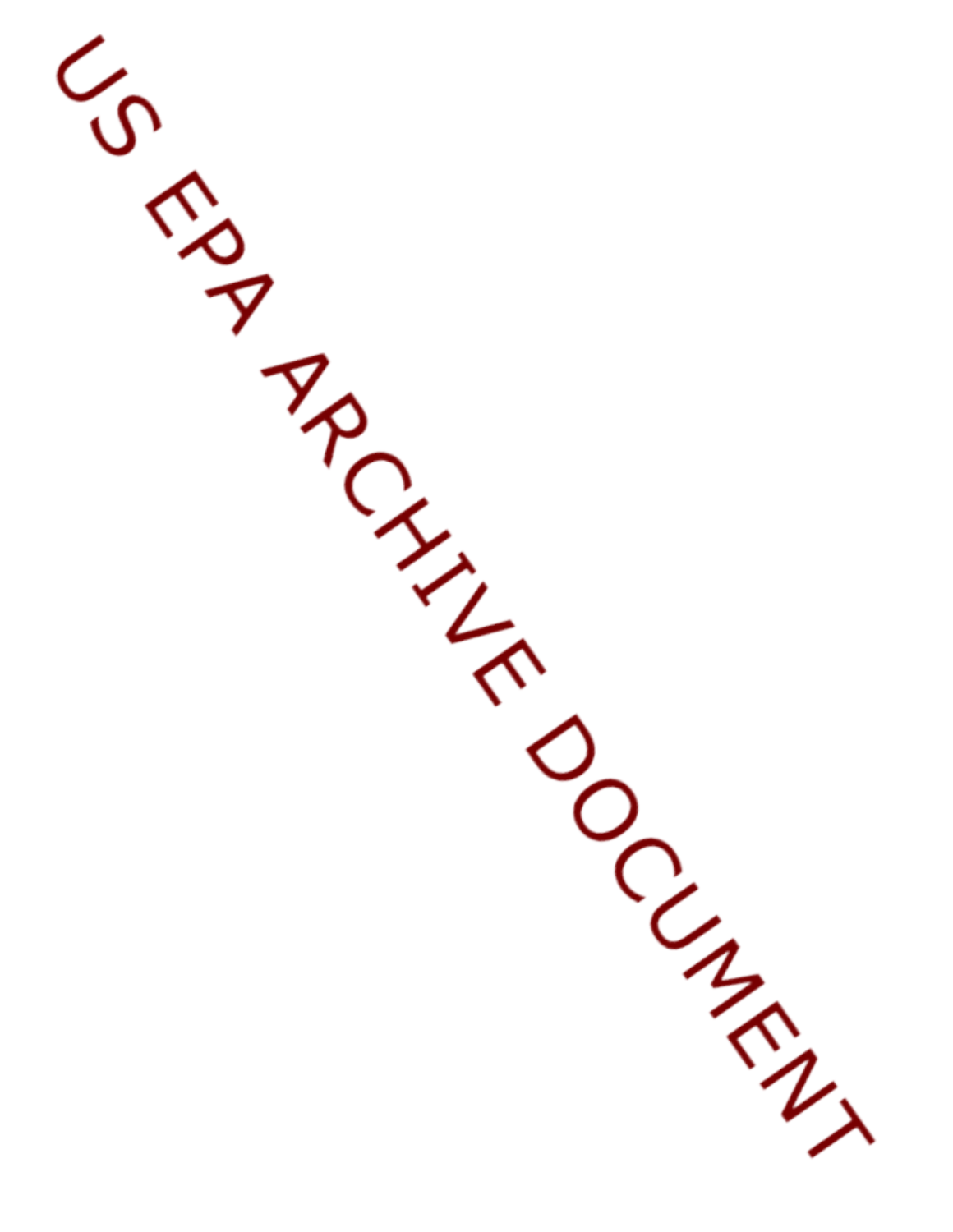## **Assessing EPA's Public Involvement Activities Checklist for Administering the Questionnaire and Using Results<sup>1</sup>**

| Review questionnaires.                                                                                                                                                                                                                                                                                                                                                                                                                                                                                                                                                                                                                                                                                                                                                                                                                                                                                                                                                                                                                                                                                                                                                                                                                                               |  |
|----------------------------------------------------------------------------------------------------------------------------------------------------------------------------------------------------------------------------------------------------------------------------------------------------------------------------------------------------------------------------------------------------------------------------------------------------------------------------------------------------------------------------------------------------------------------------------------------------------------------------------------------------------------------------------------------------------------------------------------------------------------------------------------------------------------------------------------------------------------------------------------------------------------------------------------------------------------------------------------------------------------------------------------------------------------------------------------------------------------------------------------------------------------------------------------------------------------------------------------------------------------------|--|
| Determine whether a questionnaire should be administered.                                                                                                                                                                                                                                                                                                                                                                                                                                                                                                                                                                                                                                                                                                                                                                                                                                                                                                                                                                                                                                                                                                                                                                                                            |  |
| Determine what questionnaire(s) should be administered.                                                                                                                                                                                                                                                                                                                                                                                                                                                                                                                                                                                                                                                                                                                                                                                                                                                                                                                                                                                                                                                                                                                                                                                                              |  |
| Identify one person to be responsible for coordinating the overall dissemination and collection of<br>the questionnaire and to input the data into the Lotus 1-2-3 data input, analysis, and reporting<br>program once the questionnaires are collected.                                                                                                                                                                                                                                                                                                                                                                                                                                                                                                                                                                                                                                                                                                                                                                                                                                                                                                                                                                                                             |  |
| Make plans to include the questionnaire feedback process in the agenda of your public<br>involvement event. Specifically, plan to set aside a few minutes before the conclusion of your<br>public involvement event and have participants fill out their questionnaires. You should also plan<br>to make an announcement at the beginning of your public involvement event explaining the<br>questionnaire feedback process and how feedback is needed from all participants in order to<br>develop a more comprehensive understanding of the overall effectiveness of the event and how<br>best to make improvements. Feedback is needed from participants who leave early and those<br>who stay to the end. If you don't build the questionnaire feedback process directly into your<br>event, and instead wait to the very end, chances are few participants will take the time to fill out<br>their questionnaires. Participants may suggest that they would prefer to fill out their<br>questionnaires at home or work. While this option is appealing for participants, chances are only<br>a few will take the time to actually do this. The best chance for good feedback is when<br>participants are actually at the event. Take the time to plan for this! |  |
| Estimate the number of participants who will be attending the public involvement event for which<br>questionnaires will be distributed.                                                                                                                                                                                                                                                                                                                                                                                                                                                                                                                                                                                                                                                                                                                                                                                                                                                                                                                                                                                                                                                                                                                              |  |
| Make appropriate number of copies of the questionnaire.                                                                                                                                                                                                                                                                                                                                                                                                                                                                                                                                                                                                                                                                                                                                                                                                                                                                                                                                                                                                                                                                                                                                                                                                              |  |
| Bring questionnaire copies and extra pens or pencils to the public involvement event.                                                                                                                                                                                                                                                                                                                                                                                                                                                                                                                                                                                                                                                                                                                                                                                                                                                                                                                                                                                                                                                                                                                                                                                |  |
| Identify official who will be responsible for physically collecting the questionnaires.                                                                                                                                                                                                                                                                                                                                                                                                                                                                                                                                                                                                                                                                                                                                                                                                                                                                                                                                                                                                                                                                                                                                                                              |  |
| Clearly identify areas where participants should return their questionnaires.                                                                                                                                                                                                                                                                                                                                                                                                                                                                                                                                                                                                                                                                                                                                                                                                                                                                                                                                                                                                                                                                                                                                                                                        |  |
| Hand out questionnaires with other public involvement activity materials either at the beginning of<br>the event, or at a designated time during the event.                                                                                                                                                                                                                                                                                                                                                                                                                                                                                                                                                                                                                                                                                                                                                                                                                                                                                                                                                                                                                                                                                                          |  |
| Make it very clear to participants to whom, or to where, they should return their questionnaire.<br>Urge participants to fill out their questionnaire even if they need to leave early.                                                                                                                                                                                                                                                                                                                                                                                                                                                                                                                                                                                                                                                                                                                                                                                                                                                                                                                                                                                                                                                                              |  |
| Identify the total number of participants attending (e.g., the total number of persons who could<br>possibly fill out questionnaires).                                                                                                                                                                                                                                                                                                                                                                                                                                                                                                                                                                                                                                                                                                                                                                                                                                                                                                                                                                                                                                                                                                                               |  |
| Recording Responses -- For now, collect questionnaires and record responses in a tabular<br>format that works for you. Include the date, location, total number of respondents and which<br>survey you used on the form.                                                                                                                                                                                                                                                                                                                                                                                                                                                                                                                                                                                                                                                                                                                                                                                                                                                                                                                                                                                                                                             |  |

 $1$ Note: The instructions above are designed primarily for questionnaires that seek the perspective of participants about the effectiveness of a single event. Depending upon the type of questionnaire you wish to distribute and the type of public involvement activity you wish to acquire feedback for, you will need to tailor the steps of this checklist accordingly.